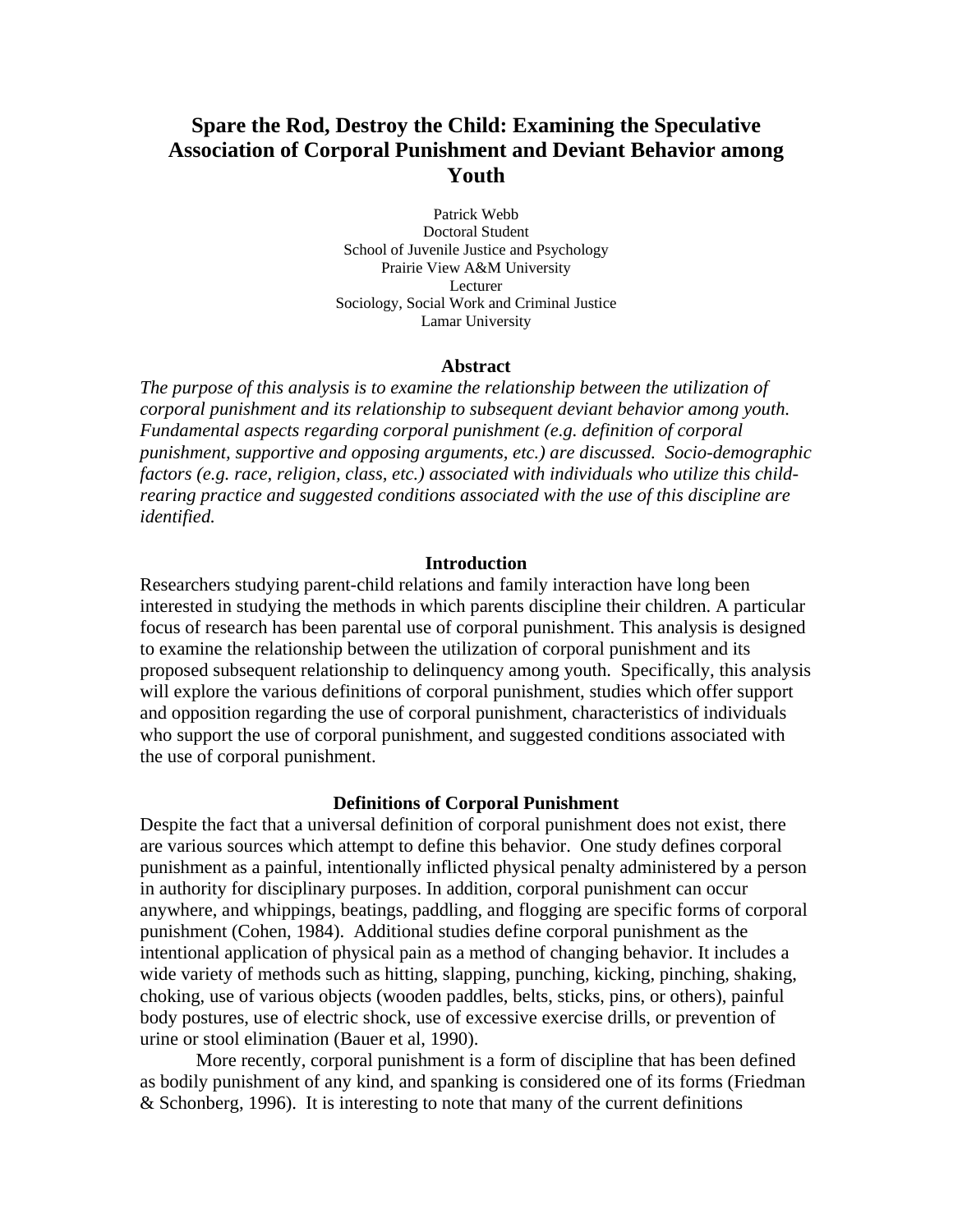regarding corporal punishment have included a wider scope of behavior associated with physical contact. To this end, it seems that any contact, regardless of context or intent, may be interpreted as corporal punishment or physical abuse.

# **Opposition to the Use of Corporal Punishment**

The majority of research associated with the use of corporal punishment has presented this child-rearing method in a negative light. Many of the studies suggest that the use of corporal punishment among youth is associated with future anti-social behavior. From a theoretical standpoint, proponents of the environmental model assume that when children are physically punished, they learn that violence is an acceptable strategy for solving interpersonal differences (Graziano, 1994). Moreover, it is believed that through experiencing corporal punishment, violent strategies are modeled or imitated and then added to the child's behavioral repertoire. In a similar vein, other studies suggest that physical punishments give children pain and may teach them it is all right to inflict pain on others (McCord, 1996).

Drawing from social learning theories and symbolic interactionist understandings of social life, Cast et al, (2006) suggest that physical punishment teaches aggressive and controlling strategies for solving the problems of living together and hinders the development of important problem-solving skills. The analysis reveals that individuals who were physically punished during childhood are more likely to engage in physical and verbal aggression with their spouses. In addition, they were more controlling with their spouses, and were less able to take their spouse's perspective (Cast et al, 2006).

 In his book entitled, *Beating the Devil Out of Them: Corporal Punishment in American Families*, Straus and Donnelly suggests that corporal punishment plays a role in multiple ills such as depression, domestic violence, suicide, child abuse, infant homicide, delinquency, school violence, bondage and masochistic sex, and alienation (Gustavsson, 1996). In latter studies, Strauss et al, (1997) suggested that some of the potential harmful effects of frequent and severe spankings include subsequent antisocial behavior of children (Straus et al, 1997).

 In terms of attitudes regarding the failure to use corporal punishment, Davis (1999) examined the cessation of corporal punishment by parents who start out spanking their children and then make a concerted effort to stop. Although parents' reasons for quitting vary, cessation is generally associated with new meanings that turn old beliefs into excuses and that define non-spanking as progress. It is argued that cessation should be conceptualized as a social process and as part of a corporal punishment career and not simply as a behavioral omission (Davis, 1999).

Research conducted by Stratus and Kantor (1994) found that teens who experienced corporal punishment had an increased risk later in life of depressive symptoms, suicidal thoughts, alcohol abuse and wife beating (Straus and Kantor, 1994). Research also reveals that the excessive use of corporal punishment has been associated with a number of adult social and psychological problems, including physical aggression and depression (Swinford et al, 2000).

With regards to the association between parental child-rearing practices and the development of delinquency, Haapsalo and Pokela (1998) reviewed six major American longitudinal studies of children and examined the relationship between offspring criminality and exposure to negative child-rearing practices. All six studies reported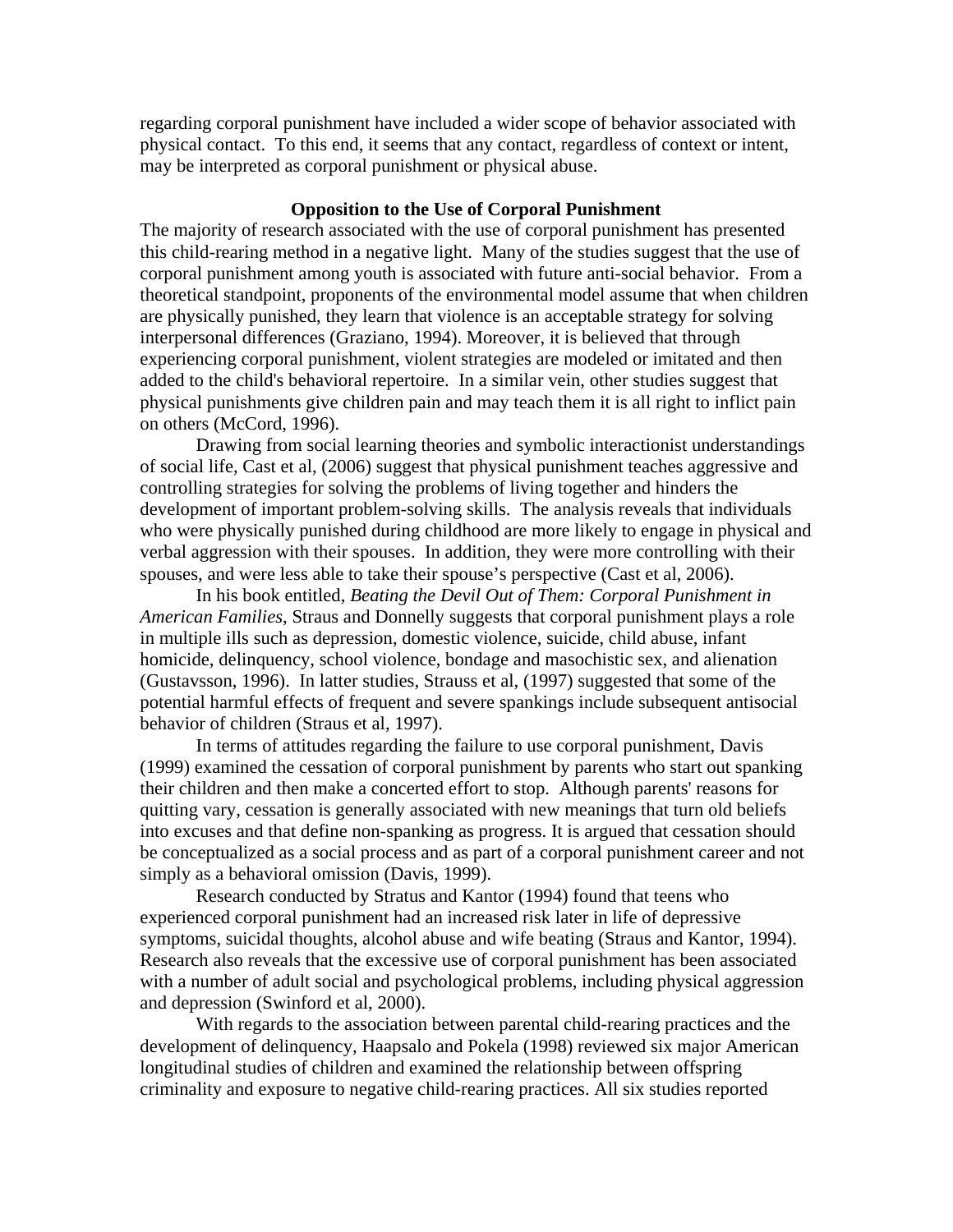parental punitiveness as crucial to the development of offspring antisocial behavior. The research indicated that styles of parenting including corporal punishment, power assertion, rejection, physical abuse and neglect were prime predictors of future criminal and antisocial offspring behavior. Other important factors were poor parental supervision and parent-child interaction, parental criminality and socioeconomic difficulties (Haapsalo & Pokela, 1998).

White and Smith (2004) conducted longitudinal study of the relationship between childhood victimization experiences and sexually coercive behaviors during adolescence. Their results indicate that males who were physically punished, sexually abused, or who witnessed domestic violence in childhood were at greater risk for sexual perpetration in high school (White and Smith, 2004).

As mentioned earlier, many of the studies assume that a significant relationship exists between corporal punishment and delinquent behavior among youth. From a critical standpoint, the majority of the studies fail properly define what constitutes corporal punishment. In many cases, there is no distinction between what is deemed corporal punishment and physical abuse. In addition, many of the studies do not consider other parent-related variables (e.g. swearing, poor or lack of parent-child interaction, etc.) that may cause delinquent behavior among youth.

# **Support for the Use of Corporal Punishment**

Even though there is unanimous agreement among experts that corporal punishment is detrimental for children, there is some debate about whether corporal punishment is associated with negative outcomes (Baumrind, 1997; Larzelere, 2000). According to Vockell (1991) corporal punishment does have some advantages. One advantage is the child or student perceives the event as unpleasant, thus minimizing the likelihood of repeated inappropriate behavior. Another positive associated with corporal punishment is that it can be administered and completed quickly. In addition, the implication associated with the use of this method is very clear and specific with respect to learned behavior and obvious consequences (Vockell, 1991).

 With regards to the association between corporal punishment and deviant behavior, research indicates that it is not corporal punishment per se, but the disregard, inconsistency, and uninvolvement that often accompany harsh corporal punishment that increases a child's risk for problem behaviors (Simmons et al., 1994). To that end, Baumrind (1994) argued that when physical punishment is used within a loving family environment, it is effective in reducing unwanted behavior without increasing aggression (Baumrind, 1994).

 From a psychological standpoint, Paolucci and Violato (1998) conducted a metaanalysis of the published research on the effects of corporal punishment on affective, cognitive, and behavioral outcomes. The authors included 70 studies published between 1961 and 2000 and involving 47,751 people. The results of their meta-analysis suggest that exposure to corporal punishment does not substantially increase the risk to youth of developing affective, cognitive, or behavioral pathologies (Paolucci & Violato, 1998).

 Simmons et al. (2000) conducted a cross-cultural examination of the link between corporal punishment and adolescent antisocial behavior. Their results indicate that the level of parental warmth/control (i.e., support, monitoring, and inductive reasoning) was the strongest predictor of adolescent conduct problems, not corporal punishment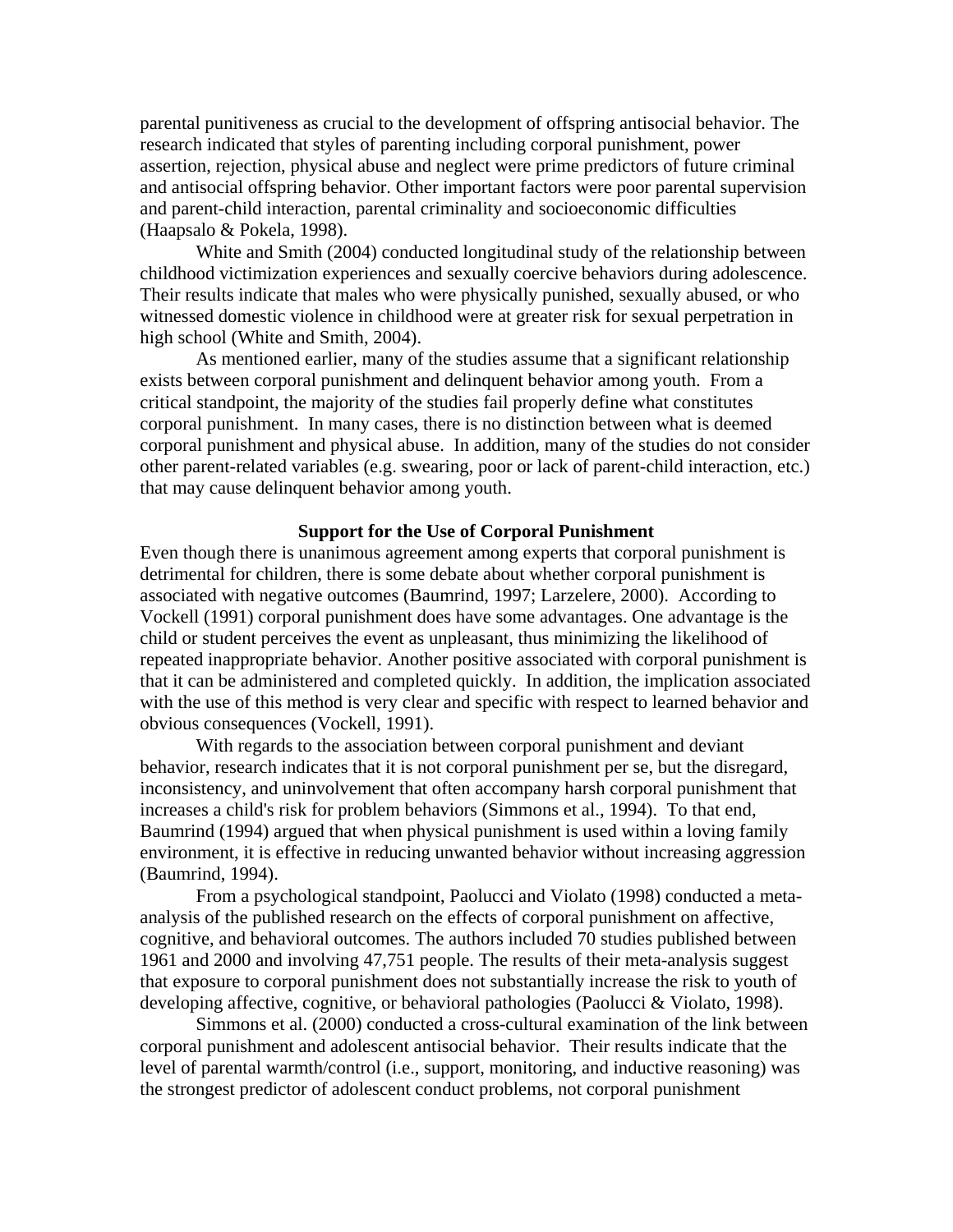(Simmons et al, 2000). Wilson (2002) suggests there are six advantages for corporal punishment: cheap and easy to administer, effective deterrent, effective reform, adjustable pain, fair because of similar dislike of pain, no permanent damage (Wilson, 2002).

 Despite the fact the literature which supports the use of corporal punishment is limited many of the studies which argue in support of such often consider the contextual factors associated with corporal punishment. The research suggests that the contextual conditions (i.e. giving warnings before punishment, tone of voice by the parent, emotional state of parent) associated with corporal punishment determine whether or not a child will engage in deviant behavior in the future.

# **Demographics of those who support Corporal Punishment**

A multitude of studies associated with the use of corporal punishment as a child-rearing technique seldom identify the characteristics (e.g. race, gender, etc.) of those who support the use of this practice. In terms of age and gender, studies have shown that older parents are less likely to use corporal punishment; and mothers spank more often than fathers although this may be an effect of the greater amount of time that mothers spend with children (Straus and Donnelly, 1994; Socolar and Stein, 1995). With respect to education, research reveals that mothers with more education are more likely to use teaching and verbal assertion as opposed to moderate or severe physical force than mothers with less education (Socolar, 1999).

With regards to race, various studies regarding the use of corporal punishment suggest that physical discipline may promote rather than deter antisocial behavior. Most of this research, however, has focused upon European American samples. Studies of African American families have reported a different pattern of results. These investigations have found either no relation or an inverse association between corporal punishment and child conduct problems (Deater-Deckard & Dodge, 1997; Deater-Deckard et al, 1996; Gunnoe & Mariner, 1997; Wasserman et al, 1996). Such differences in findings for African American compared to European American families have led to the hypothesis that the meaning of corporal punishment varies by culture (Deater-Decker et al., 1996, Deater-Decker & Dodge, 1997; Whaley, 2000).

Despite the fact there is conflicting evidence regarding disciplinary styles in black families, a fair amount of evidence suggests that they tend to be more power-assertive and punitive controlling in relation to socioeconomic status (McLoyd et al, 1994). For example, Horn et al, (2004) conducted a study which described and compared disciplinary beliefs and practices among African American parents from diverse socioeconomic backgrounds. Their results reveal that lower and middle/upper parents were reasonably similar with respect to disciplinary beliefs and practices. Exceptions to this generalization were that lower class parents were more likely to endorse spanking as a response to an unsafe behavior on the part of the child, and middle/upper class parents reported higher levels of reward for positive behavior (Horn et al, 2004).

 In reference to social class, lower socioeconomic status has been associated with more frequent corporal punishment (Straus and Donnelly, 1994). In a similar vein, Xu et al, (2000), examined and tested an integrated theoretical model to predict the likelihood of parental use of corporal punishment on children in two-parent families. Their study reveals that the use of corporal punishment is primarily determined by cultural, human,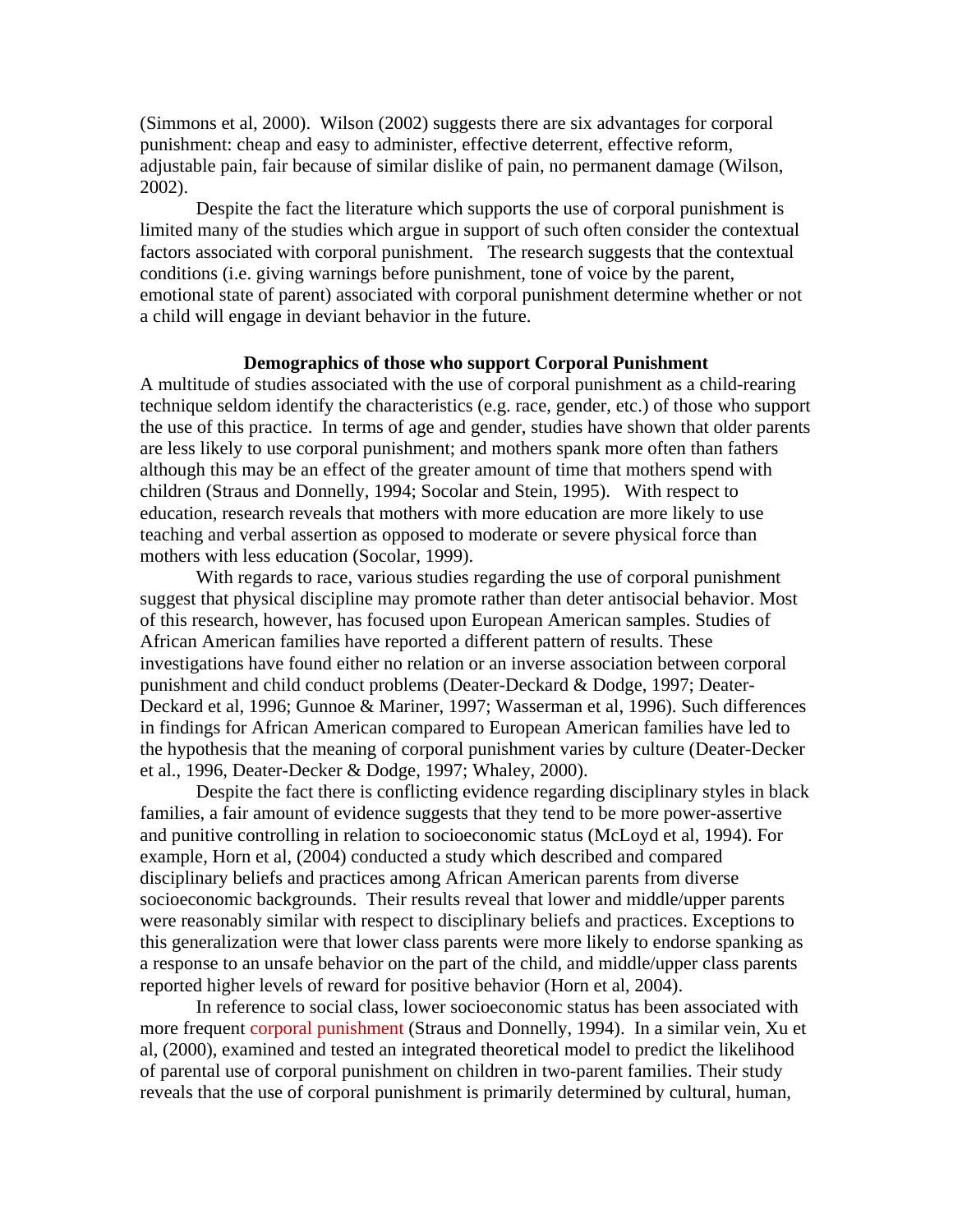and social capital that is available to, or has already been acquired by, parents (Xu et al, 2000). When considering religious beliefs, one study, conducted by Ellison et al (1996) generally confirms that parents with conservative scriptural beliefs use corporal punishment more frequently than parents with less conservative theological views (Ellison et al, 1996). Specifically, among parents who used corporal punishment, being Protestant had a relatively large relationship with its use (Grogan-Kaylor & Otis, 2007).

The aforementioned research suggests that demographics are important in considering and explaining the various results of corporal punishment among youth. Overall, when corporal punishment is generally perceived to be negative by various classes of individuals, the results is usually negative as well (e.g. delinquency, crime, etc.).

# **Conditions associated with the Effective Use of Corporal Punishment**

In studies which support the use of corporal punishment, there is limited evidence regarding the methods in which this child-rearing technique is exercised. Wissow (1996) found that although most parents accept corporal punishment as justified, they also express interest in finding alternative methods of punishment and discipline. Although it may be that parents want to increase their repertoire of disciplining practices, this finding may also be a result of the stigma and misunderstanding associated with disciplinary spanking. For instance, it is important to recognize that certain conditions must be met for any form of discipline to be effective, especially corporal punishment. Specifically,

- 1. it needs to be given by an adult with an affective bond to the child;
- 2. it should be consistent and close to the behavior needing change;
- 3. it must be perceived as "fair" by the child;
- 4. it should be developmentally and temperamentally appropriate; and
- 5. it should ultimately lead to self-discipline (Baumrind, 1996).

Under these circumstances, children tend to understand that the rights and responsibilities of children and parents are neither identical nor mutually exclusive, but rather are complementary. According to Domjan (2000), punishment can be an effective agent of behavioral change, but only under certain conditions. To be effective, it must occur:

- 1. immediately after every transgression;
- 2. be intense at least for the first transgression, and
- 3. not be signaled by a discriminative stimulus (e.g. a parent).

Other research suggests that spanking is typically preceded by a warning or threat (Buck et al, 2001). Such measures support the belief that punishment used in association with instruction promotes learning among youth. In general, the utilization of corporal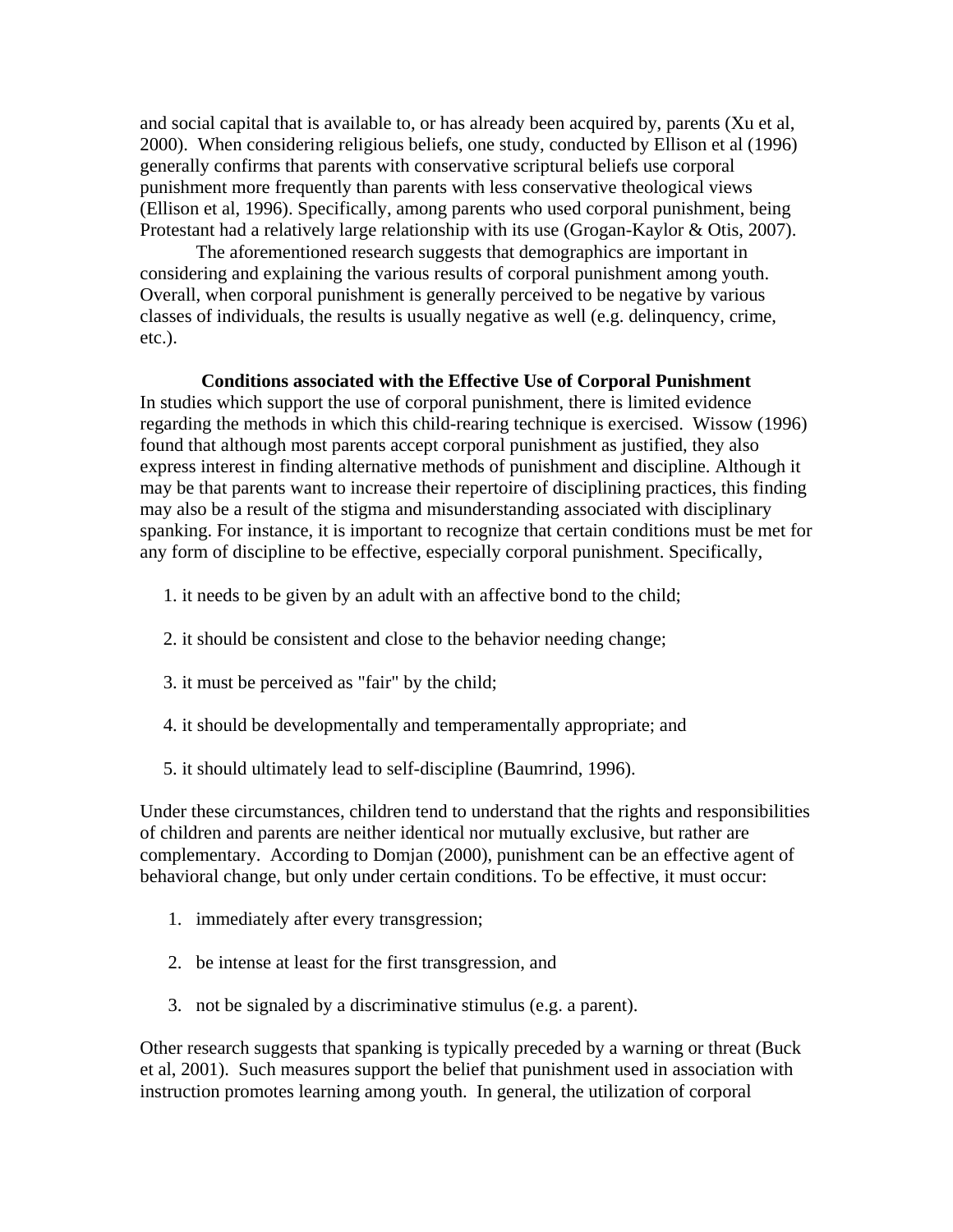punishment is commonly understood to be effective when used under conditions which promote understanding and affection between parent and child. Due to the limited amount of information regarding the conditions associated with the effective use of corporal punishment further research is warranted.

# **Conclusion**

Considering that the United States and parts of Canada remain the only developed countries to allow corporal punishment, various measures should be created and developed to ensure effectiveness and safety regarding the use of corporal punishment among youth (Robinson et al, 2005). This would include establishing policies regarding the use of corporal punishment in public schools. Specifically, training should be provided which addresses critical aspects (e.g. clear expectations established between teacher and child) associated with the use of corporal punishment in school settings.

 In addition, further research is needed in the areas of study which examine corporal punishment. In particular, the definition of what constitutes corporal punishment must be established in relation culture. As mentioned earlier, the distinction made between physical abuse and corporal punishment may be associated with the perceptions the individuals. Moreover, these perceptions, in many cases are influenced by one's cultural or racial background.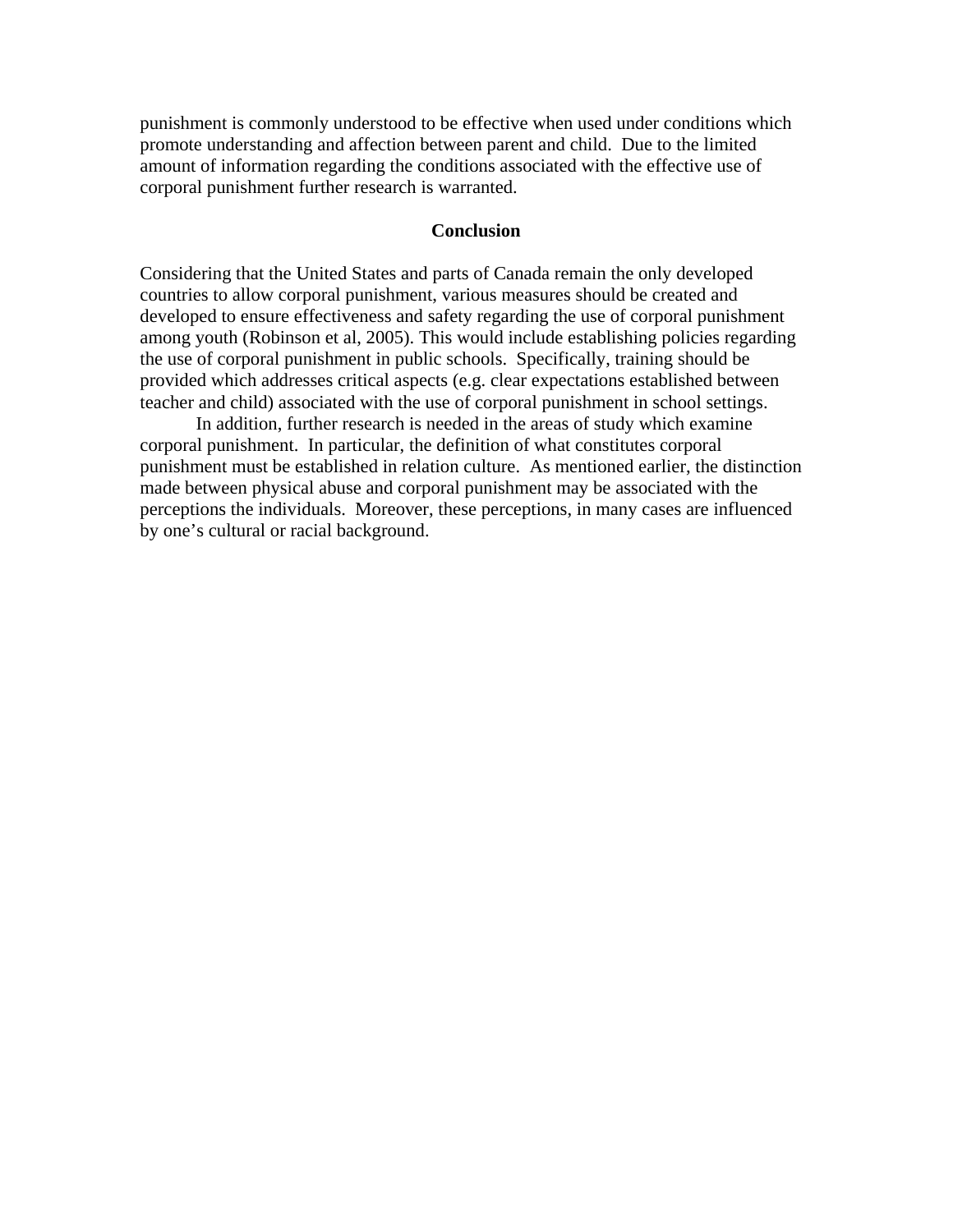# **References**

Bauer, G., Dubanoski, R., & Yamanchi, L. (1990). Corporal punishment and the schools. *Education Urban Sociology*, 22, 285-99.

Baumrind, D. (1994). The social context of child maltreatment. *Family Relations*, 43, 360-368.

Baumrind, D. (1996). Response: A blanket injunction against disciplinary use of spanking is not warranted by the data. *Pediatrics*, 98(4), 828-831.

Baumrind, D. (1997). Necessary distinctions. *Psychological Inquiry, 8,*176–182.

Buck, J., Holden, G. W., & Stickels, A. (2001, April). *The onset of physical punishment and other disciplinary techniques: A longitudinal and predictive analysis.* Poster presented at the biennial meeting of the Society for Research in Child Development, Minneapolis, MN.

Cast, A., Schweingruber, D., & Berns, N. (2006). Childhood physical punishment and problem solving in marriage. *Journal of Interpersonal Violence*, 21(2), 244-261.

Cohen, C. P. (1984). Freedom from corporal punishment: One of the human rights of children. *New York Law School Human Rights Annual,* Volume II, Part 1.

Davis, P. (1999). Corporal punishment cessation: Social contexts and parents' experiences. *Journal of Interpersonal Violence*, 14(5), 492-510.

Deater-Deckard, K., & Dodge, K. A. (1997). Externalizing behavior problems and discipline revisited: Nonlinear effects and variation by culture, context, and gender. *Psychological Inquiry*, 8, 161-175.

Deater-Deckard, K., Dodge, K. A., Bates, J. E., & Pettit, G. S. (1996). Physical discipline among African American and European American mothers: Links to children's externalizing behaviors. *Developmental Psychology*, 32, 1065-1072.

Domjan, M. (2000). *The essentials of conditioning and learning* (2nd ed.). Belmont, CA: Wadsworth.

Ellison, C., Bartkowski, J., & Segal, M. (1996). Conservative Protestantism and the parental use of corporal punishment. *Social Forces*, *74*(3), 1003.

Friedman, S. B., & Schonberg, S. K. (1996). The short- and long-term consequences of corporal punishment. Proceedings of a Conference held on February 9 and 10, 1996, in Elk Grove Village, Illinois, and organized by the Division of Adolescent Medicine,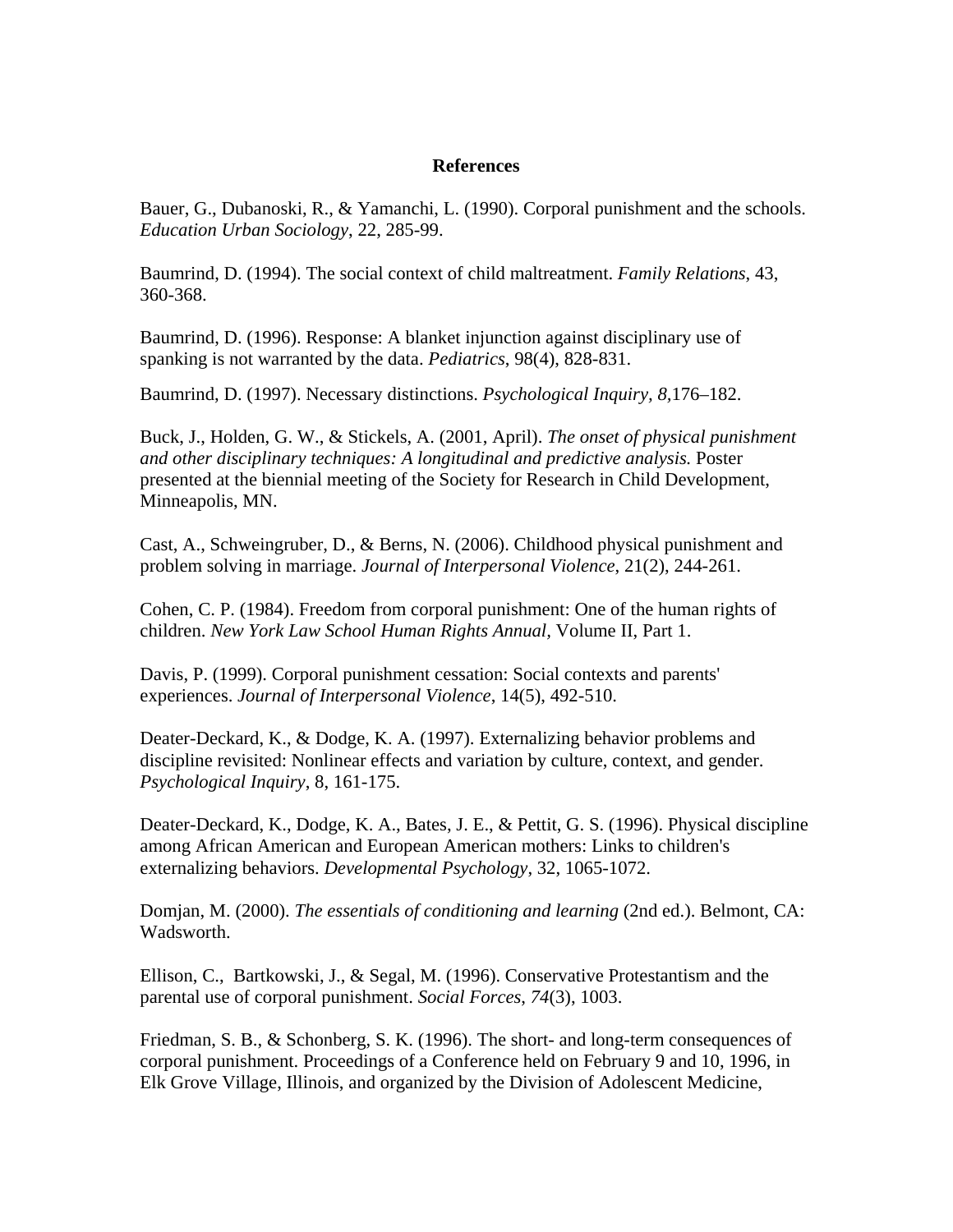Department of Pediatrics, Albert Einstein College of Meclicine/Montcfiore Medical Center and the American Academy of Pediatrics. *Pediatrics*, 98(4; Suppl.).

Graziano, A. M. (1994). Why we should study subabusive violence against children. *Journal of Interpersonal Violence*, 9(3), 412-419.

Grogan-Kaylor, A. & Otis, M. (2007). The predictors of parental use of corporal punishment. *Family Relations*, 56(1), 80-91.

Gunnroe, M. L., & Mariner, C. L. (1997). Toward a developmental-contextual model of the effects of parental spanking on children's aggression. *Archives of Pediatric and Adolescent Medicine*, 151, 768-775.

Gustavsson, Nora S (1996). Book reviews -- Beating the Devil Out of Them: Corporal Punishment in American Families by Murray A. Straus. *Families in Society*, *77*(1), 60.

Haapasalo J & Pokela E (1998) Child rearing and child abuse antecedents of criminality. *Aggression and Violent Behaviour* 4(1) 107-27.

Horn, I., Cheng, T., & Joseph, J. (2004). Discipline in the African American community: The impact of socioeconomic status on beliefs and practices. *Pediatrics*, 113(5), 1236- 1241.

Larzelere, R. E. (2000). Child outcomes of nonabusive and customary physical punishment by parents: An updated literature review. *Clinical Child and Family Psychology Review, 3,* 199–221.

McCord, J. (1996). Unintended consequences of punishment. *Pediatrics*, 98, 832-834.

McLoyd, V., Jayaratne, T., Ceballo, R., & Borquez, J. (1994). Unemployment and work interruption among African American single mothers: Effects on parenting and adolescent socio-emotional functioning. *Child Development*, 65, 562-589.

Paolucci, E. & Violato, C. (2004). A meta-analysis of the published research on the affective, cognitive, and behavioral effects of corporal punishment. *The Journal of Psychology*, *138*(3), 197-221.

Robinson, D.H., Funk, D.C., Beth, A., & Bush, A.M. (2005). Changing beliefs about corporal punishment: Increasing knowledge about ineffectiveness to build more consistent moral and informational beliefs. *Journal of Behavioral Education, 14*, 117- 139.

Socolar, R. & Stein, R. (1995). Spanking infants and toddlers: maternal belief and practice. *Pediatrics*, 95:105-111.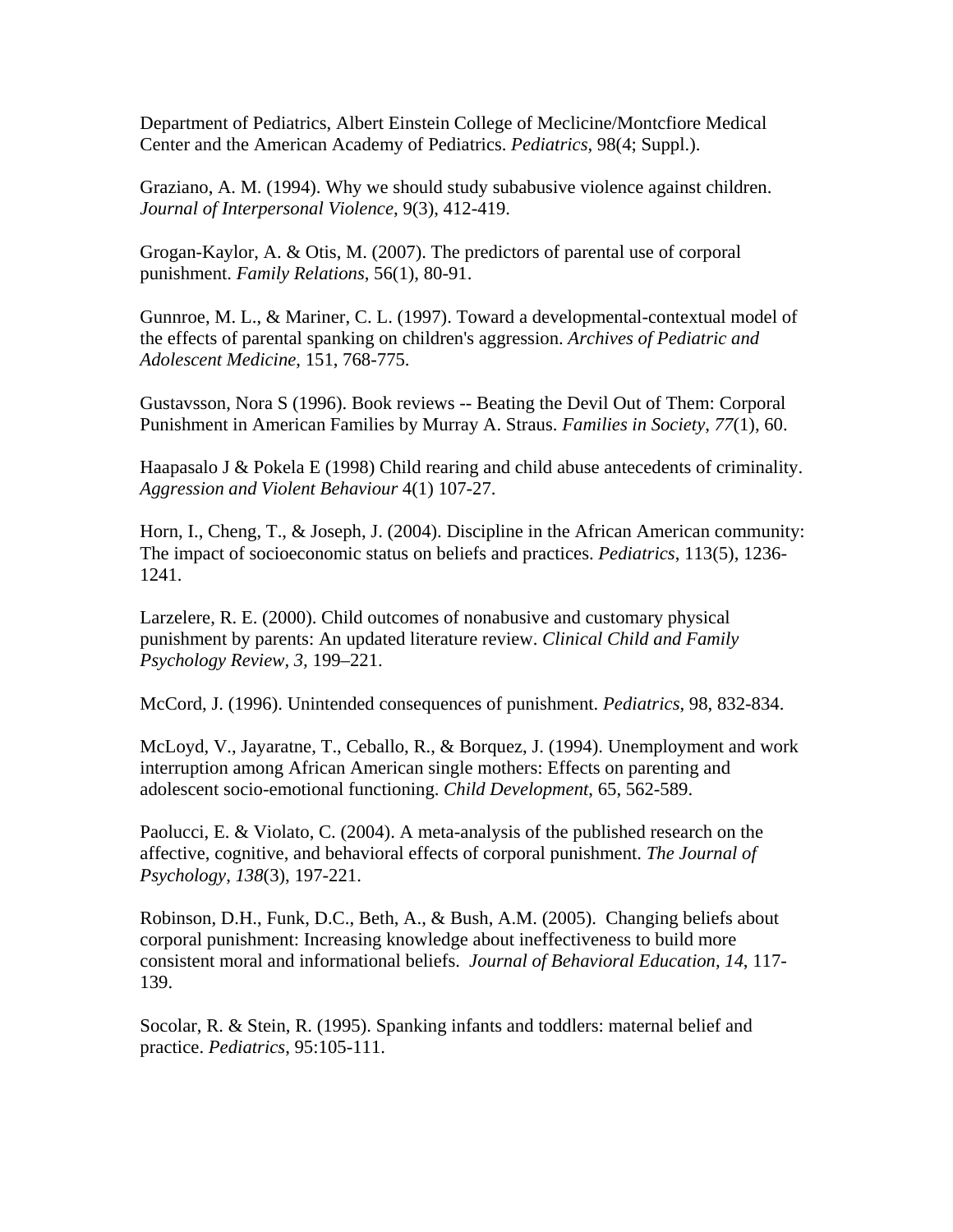Socolar R., Winsor, J., Hunter, W., Catellier, D., & Kotch, J. (1999). Maternal disciplinary practices in an at-risk population. *Archives of Pediatrics and Adolescent Medicine*, 153, 927-934.

Simons, R. L., Wu, C., Lin, K., Gordon, L., & Conger, R. D. (2000). A cross-cultural examination of the link between corporal punishment and adolescent antisocial behavior. *Criminology*, 38, 47-80.

Simons, R., Johnson, C., & Conger, R. (1994). Harsh corporal punishment versus quality of parental involvement as an explanation of adolescent maladjustment. *Journal of Marriage and the Family*, *56*(3), 591.

Straus, A., Sugarman, D., & Giles-Sims, J. (1997). Spanking by parents and subsequent antisocial behavior of children. *Journal of Pediatrics and Adolescent Medicine*, 151, 761- 767.

Straus, M.A. & Donnelly, D.A. (1994). *Beating the devil out of them: Corporal punishment in American families.* New York, Lexington Books.

Straus, M.A. & Kantor, G. (1994). Corporal punishment of adolescents by parents: A risk factor in the epidemiology of depression, suicide, alcohol abuse, child abuse, and wife beating. *Adolescence*, *29*(115), 543.

Swinford, S. P, DeMaris, A., Cernkovick, S. A., & Giordano, P. C. (2000). Harsh physical discipline in childhood and violence in later romantic involvements: The mediating role of problem behaviors. *Journal of Marriage and the Family*, 62, 508-519.

Vockell, E.L. (1991). Corporal Punishment: The Pros and Cons. *Clearing House*, March/April.

Wasserman, G. A., Miller, L., Pinner, E., & Jaramillo, B. (1996). Parenting and predictors of early conduct problems in urban, high-risk boys. *Journal of the Academy of Child and Adolescent Psychiatry*, 35, 1227-1236.

Whaley, A. L. (2000). Sociocultural differences in the developmental consequences of the use of physical discipline during childhood for African Americans. *Cultural Diversity and Ethnic Minority Psychology*, 6, 5-12.

White, J. & Smith, P. (2004). Sexual assault perpetration and reperpetration: From adolescence to young adulthood. *Criminal Justice and Behavior*, 31(2), 182-202.

Wilson, J. (2002). Corporal punishment revisited. *Cambridge Journal of Education*, 32(3), 409-416.

Wissow, L. S. (1996). Response: What clinicians want to know about teaching families new disciplinary tools. *Pediatrics*, 98(4), 815-817.